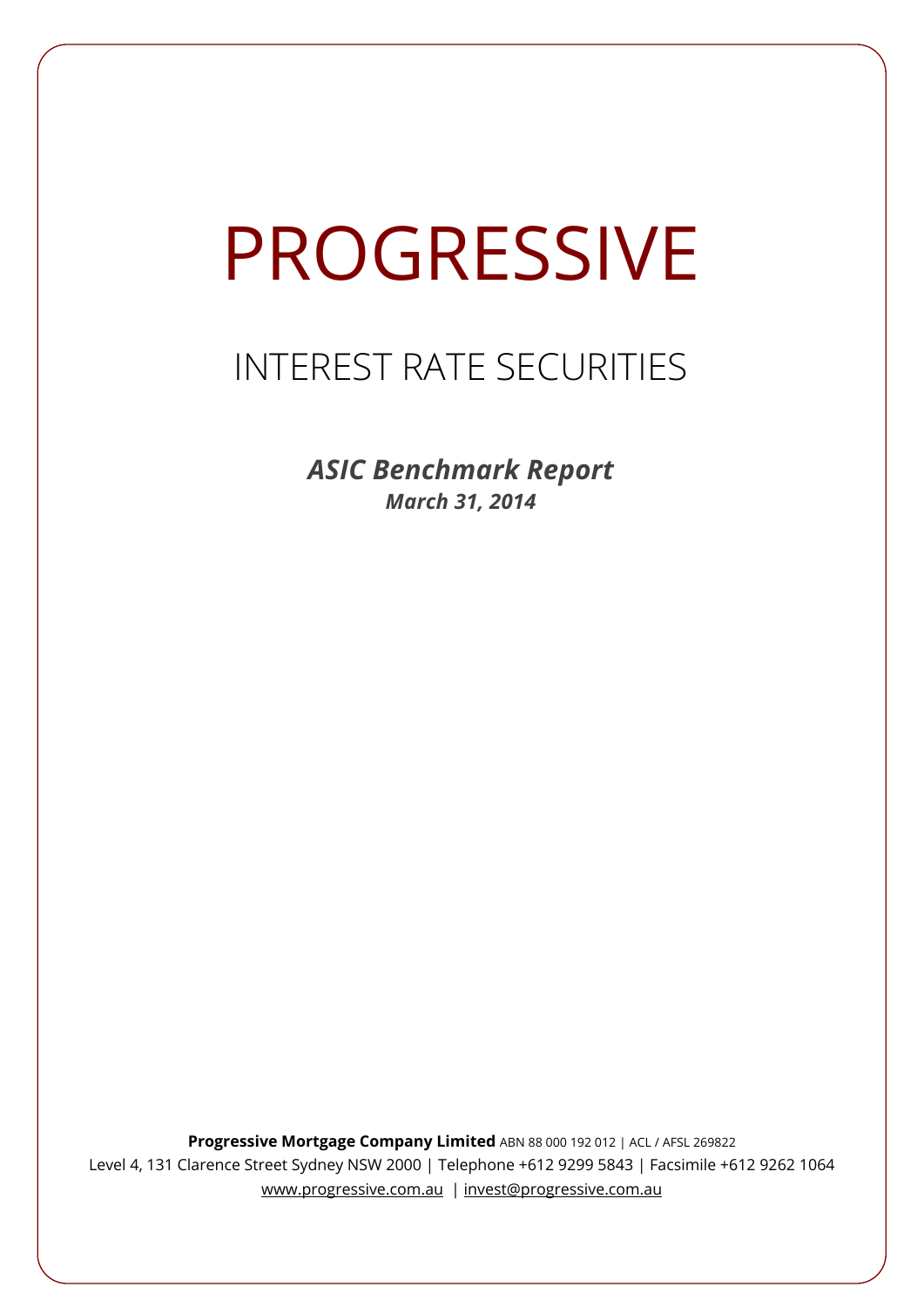### **1.1 ASIC BENCHMARKS**

| <b>Benchmark</b>                  | <b>Issuer meets</b><br>benchmark? | Refer<br>to item: |
|-----------------------------------|-----------------------------------|-------------------|
| <b>Equity Capital</b>             | Yes                               | 1.3               |
| Liquidity                         | Yes                               | 1.4               |
| Rollovers                         | Yes                               | 1.2               |
| Debt Maturity                     | Yes                               | 1.5               |
| Loan Portfolio                    | Yes                               | 1.6               |
| <b>Related Party Transactions</b> | Yes                               | 1.7               |
| Valuations                        | Yes                               | 1.8               |
| Lending Principles                | Yes                               | 1.9               |

#### *Table 1 – ASIC Regulatory Guide 69 Benchmarks*

Table 1 lists the ASIC Regulatory Guide 69 benchmarks applicable to unlisted note issues and whether they are met for this reporting period and where they are referred to in this report.

#### **1.2 ROLLOVERS BENCHMARK – RENEWAL ON MATURITY**

Progressive meets the ASIC Rollovers benchmark by making the following disclosures. On or about the maturity of a fixed term investment, a written notice is sent to the Investor:

- Inviting the investor's instructions for reinvestment:
- Advising the current interest rates applying to our investment options; and
- Informing availability of the current Prospectus and any other relevant disclosure.

If no instructions are received we assume the investor wishes to reinvest under the same terms at the then current rate.

If an investment is not renewed, interest will cease at the expiration of the term and the money will be repaid to the investor in the prescribed manner within one working day of such advice.

## **1.3 EQUITY CAPITAL BENCHMARK**

Progressive follows the ASIC Equity Capital benchmark whereby a minimum 8% *equity ratio* (total equity/(total equity + total liabilities)) is maintained to ensure prudent capitalisation of its mortgage financing business; and if and when more than a minor part of lending were to be directly or indirectly for property development this minimum ratio would increase to 20%.

At March 31, 2014 Progressive's *equity ratio* was 12.92% and 9.68% of its lending was related to property development.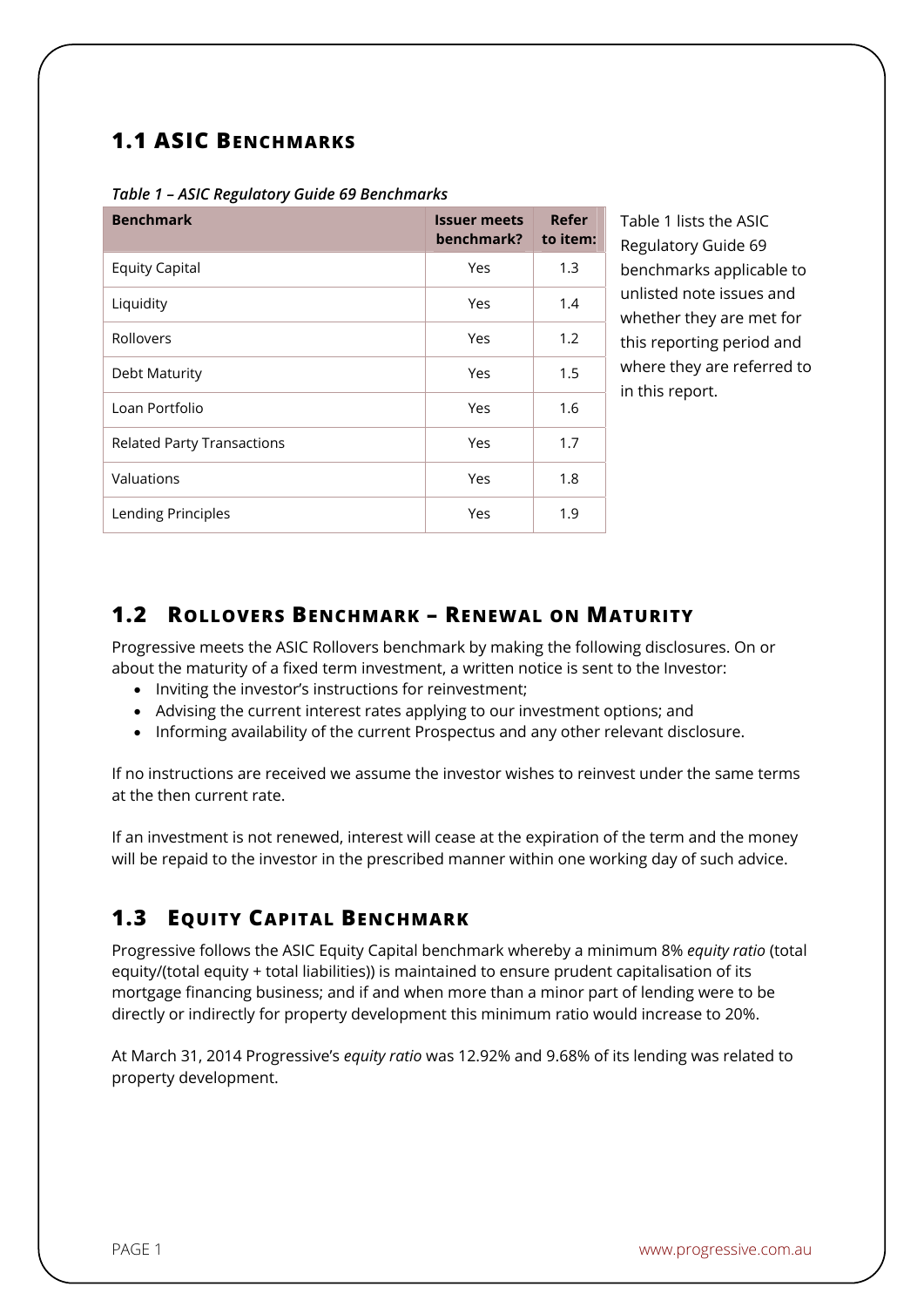#### **1.4 LIQUIDITY BENCHMARK**

Progressive meets the ASIC Liquidity benchmark which requires that a cash balance be maintained on a rolling basis at least equal to its estimated cash requirement for the next 3 months.

At March 31, 2014 Progressive's:

- Cash balance requirement assuming a rollover rate of 90% of fixed term investments and retention of 91% of no fixed term investments was \$1,072,757.
- Cash balance requirement would have been \$4,941,019 if the rollover and retention rates were 20% less than the actual rates experienced for the prior 3 months (93% and 97% respectively).
- Actual available cash balance was \$51,843,918.

Progressive ensures that assets maturing within 1 year are always at least equal to liabilities maturing within 1 year (see Table 2). This balancing of maturities is aided by a policy that all mortgage loans other than loans regulated under the *National Consumer Credit Protection Act 2009* ('Credit Code' loans) are subject to recall after 3 years.

#### **1.5 DEBT MATURITY BENCHMARK**

To meet the ASIC Debt Maturity disclosure benchmark, a maturity profile of amounts owing to Investors and other interest-bearing liabilities appears below in Table 2. Included in liabilities payable within 3 months are variable rate no-fixed-term investments for which the investment terms and conditions provide for an orderly repayment in sequence out of funds available.

| <b>Matures:</b>  | <b>Cash and Term</b><br><b>Deposits</b><br>\$ | <b>Loans Subject</b><br>to Recall and/or<br><b>Expiring</b><br>\$ | <b>Interest-Bearing</b><br><b>Liabilities</b><br>S |
|------------------|-----------------------------------------------|-------------------------------------------------------------------|----------------------------------------------------|
| Within 3 Months  | 32,501,735                                    | 15,043,644                                                        | 38,351,716                                         |
| $3 - 12$ Months  | 18,506,092                                    | 2,259,281                                                         | 13,203,943                                         |
| $1 - 3$ Years    |                                               | 2,734,638                                                         | 10,610,734                                         |
| Totals           | 51,007,827                                    | 20,037,563                                                        | 62,166,393                                         |
| Av Interest Rate | 3.82%                                         | 5.96%                                                             | 3.98%                                              |

*Table 2 - Maturities at March 31, 2014*

#### **1.6 LOAN PORTFOLIO BENCHMARK**

To meet the ASIC Loan Portfolio disclosure benchmark, details of Progressive's current loan portfolio and related policies are set out in Tables 2, 3.1, 3.2, 3.3 and 3.4, and the policies applied by Progressive in the origination and management of mortgage assets are as follows:

- All loans are secured by registered mortgage over real estate which is assessed to be readily saleable or income earning.
- Loans are made within New South Wales and the Australian Capital Territory and predominantly within the greater Sydney Metropolitan area.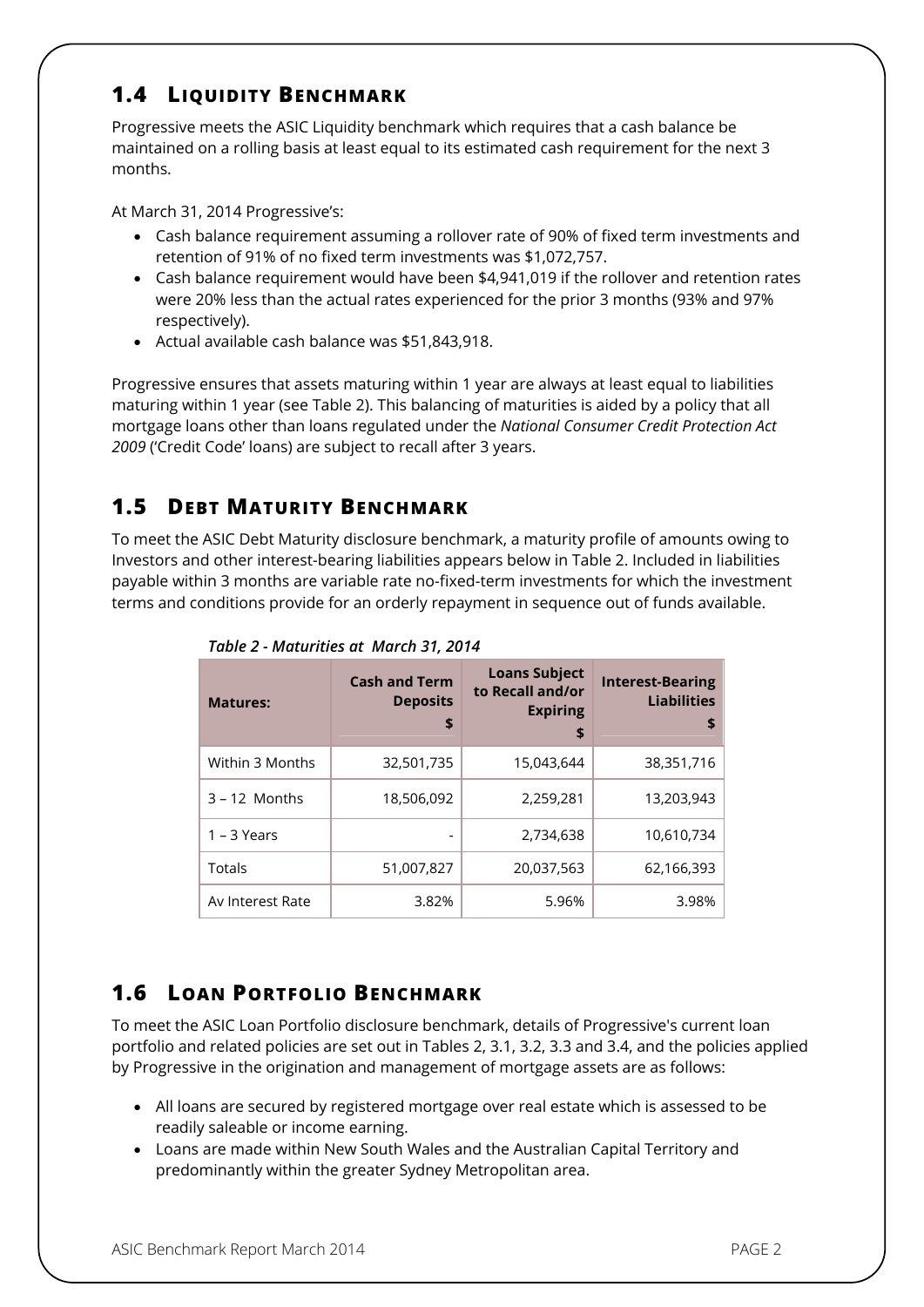- All securities are valued by independent experienced valuers.
- Loans can be made to natural persons, companies or a trust provided they are not associates of Progressive.
- All mortgage loans other than Credit Code loans are subject to full repayment on written notice no later than three years from execution.
- Not more than 10% of total loan funds can be advanced to any one borrower.
- Experienced officers of Progressive appraise all loan proposals. No loan is made without:
	- the written consent of the loans manager and a director of the Company;
		- a valuer's certificate;
		- a solicitor's certificate that the title is in order;
		- a registrable mortgage; and
		- satisfactory proof that the property to be mortgaged has been insured.
- Loans that require loan insurance are not made.
- Loans are closely monitored for performance. Daily exceptions reports are generated to identify any accounts requiring maintenance such as insurance renewal, a review of interest rates or follow up on late payment.
- Loans in default or arrears are considered on an individual basis. Reasonable proposals for the borrower to normalise the account are allowed and scope for restructuring the loan is investigated. When the loan is clearly no longer viable it will be called in and any actions thereafter necessary for recovery taken.

| <b>Security</b>          | Number<br><b>Loans</b> | <b>Outstanding</b><br>Value<br>Loans | Weight | Valuation<br>Security | Loan/<br>Ratio<br>Actual<br>Value | $\mathbf{g}$<br>ε<br>$\overline{\mathsf{S}}$<br>Maximu<br>Ratio<br>neo- |
|--------------------------|------------------------|--------------------------------------|--------|-----------------------|-----------------------------------|-------------------------------------------------------------------------|
| Owner-Occupied Homes     | 50                     | 11,082,932                           | 55.3%  | 38,995,593            | 28.4%                             | 80%                                                                     |
| <b>Rental Property</b>   | 21                     | 7,022,260                            | 35.1%  | 19,497,000            | 36.0%                             | 80%                                                                     |
| Construction/Development | 1                      | 1,932,371                            | 9.6%   | 5,780,000             | 33.4%                             | 70%                                                                     |
| Totals                   | 72                     | 20,037,563                           | 100%   | 64,272,593            | 31.2%                             | 80%                                                                     |
| Averages                 |                        | 278,299                              |        | 892,675               | 31.2%                             |                                                                         |

*Table 3.1 – Loans at March 31, 2014 - Valuations and Securities*

*Table 3.2 – Loans at March 31, 2014 - Loan Distribution – Sydney Regions* 

| <b>Region</b> | West<br>Inner | Southern | East<br>and<br>City | 5<br>$\overline{O}$<br>Shore<br>z<br>Upper | <b>Itside</b><br>Sydney<br>$\Omega$ | nterbur<br>inkstoy<br>Ba<br>ී | 듭<br>$\overline{2}$<br>ore<br>$\tilde{\overline{5}}$<br>ğ<br>۰ | West | North West | S<br><b>heri</b><br>e<br>ပ<br><b>North</b><br>Bea | West<br>uth<br><u>g</u> | Total |
|---------------|---------------|----------|---------------------|--------------------------------------------|-------------------------------------|-------------------------------|----------------------------------------------------------------|------|------------|---------------------------------------------------|-------------------------|-------|
| <b>Number</b> | 10            | 11       | 11                  |                                            | 6                                   | 8                             | 4                                                              | 5    | 3          |                                                   |                         | 72    |
| Weight        | 22 %          | 24 %     | 18%                 | 3 %                                        | 10 %                                | 4 %                           | 5 %                                                            | 6 %  | 4 %        | 2 %                                               | 2 %                     | 100%  |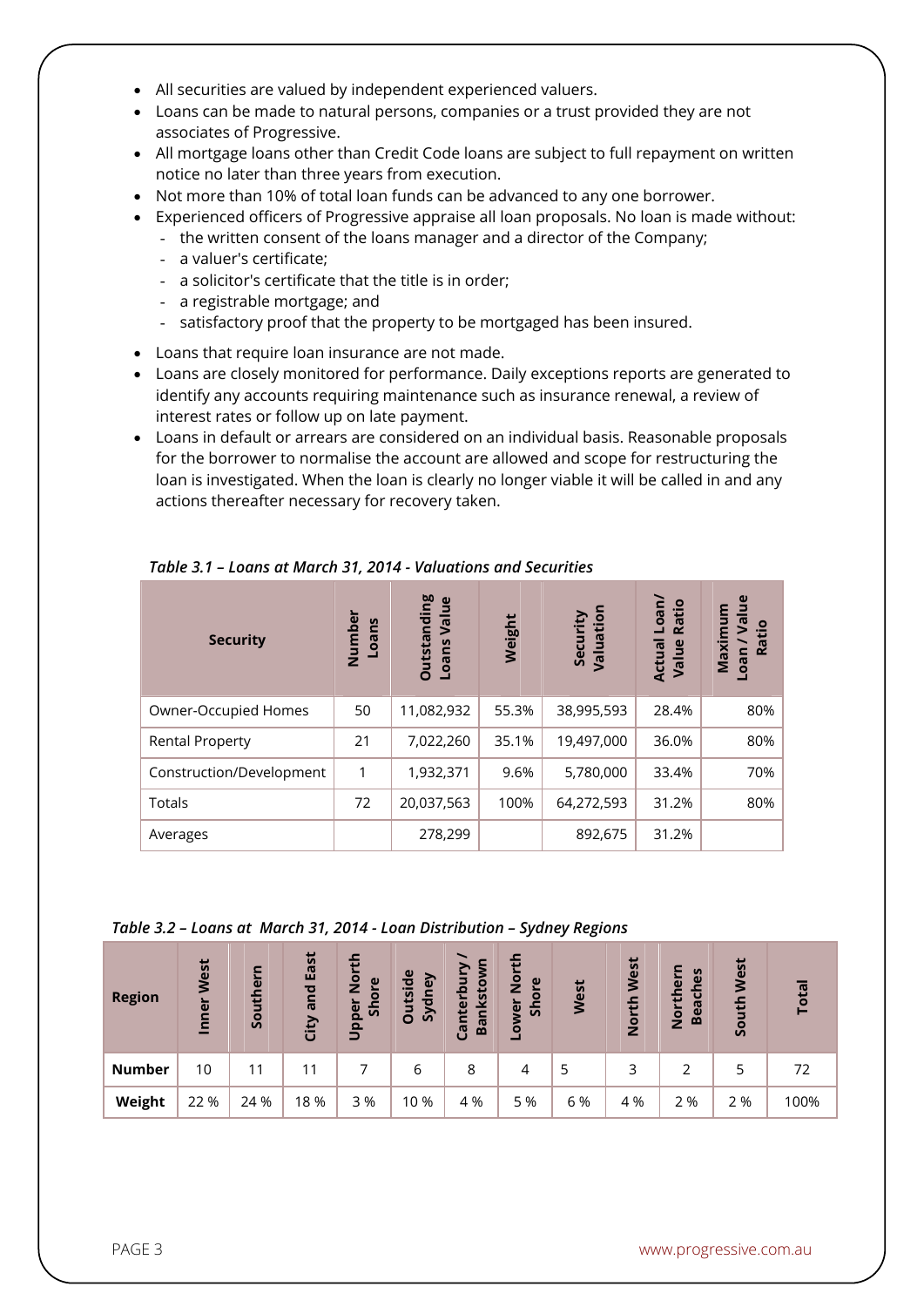| <b>Type of Loan or Security</b>                                            | Number          | <b>Outstanding</b><br>Loans value<br><b>Total</b> | Weight   | Valuation<br>Security | Loan/Value<br>Ratio |
|----------------------------------------------------------------------------|-----------------|---------------------------------------------------|----------|-----------------------|---------------------|
| <b>Business Purpose Loans</b>                                              | 32              | 14,128,417                                        | 70.5%    | 39,007,812            | 36.2%               |
| <b>Residential Investment Loans</b>                                        | 9               | 1,613,625                                         | 8.1%     | 4,920,962             | 32.8%               |
| Personal Purpose Loans                                                     | 31              | 4,295,520                                         | 21.4%    | 19,668,878            | 21.9%               |
| Loans secured or part secured by second mortgages                          | 0               | $\Omega$                                          | $\Omega$ | $\Omega$              | N/A                 |
| Loans more than 30 Days In Arrears                                         | 0               | 0                                                 | 0        | 0                     | N/A                 |
| Loans Impaired and Renegotiated Loans                                      | $\Omega$        | $\Omega$                                          | $\Omega$ | $\Omega$              | N/A                 |
| Loans Subject to Legal Proceedings                                         | 0               | 0                                                 | 0        | 0                     | N/A                 |
| Loans to 10 largest borrowers                                              | 10 <sup>°</sup> | 10,178,386                                        | 50.8%    | 21,855,000            | 46.6                |
| Properties of 5% or more of total property assets                          | $\Omega$        | N/A                                               | N/A      | N/A                   | N/A                 |
| Loans to related parties (Progressive does not lend<br>to related parties) | $\Omega$        | N/A                                               | N/A      | N/A                   | N/A                 |

*Table 3.3 - Loans at March 31, 2014 – Loan Purpose and Other Portfolio Details* 

\* Loan amount not covered 1.5 times by first registered mortgage; # security values after deducting first mortgage loan amount

| Table 3.4 - Loans at March 31, 2014 – Loans of 5% or More of Total Loan Book Value (Weight) |  |  |  |  |  |
|---------------------------------------------------------------------------------------------|--|--|--|--|--|
|---------------------------------------------------------------------------------------------|--|--|--|--|--|

|                         | Loan <sub>1</sub>                                                                            |                                                                      |  |
|-------------------------|----------------------------------------------------------------------------------------------|----------------------------------------------------------------------|--|
| Loan Value              |                                                                                              | 1,529,380                                                            |  |
| Type of Loan            | <b>Business Purpose</b>                                                                      |                                                                      |  |
| Securities              | 1) Owner-Occupied Home                                                                       | 2,400,000                                                            |  |
| Security Valuation      | Total:                                                                                       | 2,400,000                                                            |  |
| Loan / Value Ratio      |                                                                                              | 63.72%                                                               |  |
| Weight                  |                                                                                              | 7.63%                                                                |  |
| <b>Security Details</b> |                                                                                              | 1) Fine executive house with deep water frontage in Southern Sydney. |  |
| Valuation details       | 1) Independent valuation dated October 2005 based on sales evidence and market<br>conditions |                                                                      |  |

Continued overleaf....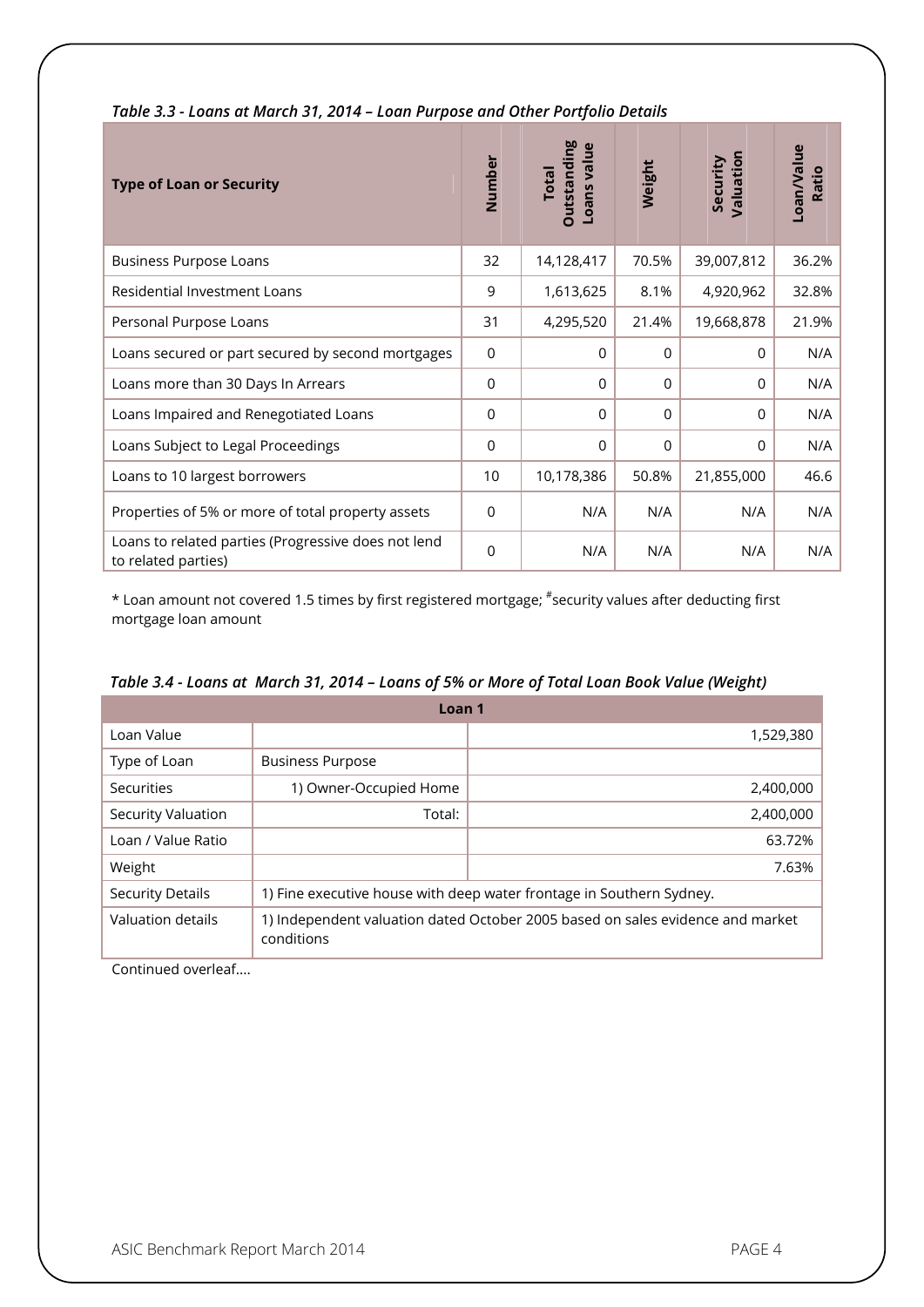|                         | TUDIE 3.4 - LOUIIS UL MUTCH 3 I, ZUT4 – LOUIIS OF 370 OF MOTE OF FOLUI LOUII DOOK VUIUE (WEIRIIL)                                                              |                                                                                  |  |  |  |
|-------------------------|----------------------------------------------------------------------------------------------------------------------------------------------------------------|----------------------------------------------------------------------------------|--|--|--|
|                         | Loan <sub>2</sub>                                                                                                                                              |                                                                                  |  |  |  |
| Loan Value              |                                                                                                                                                                | 1,932,371                                                                        |  |  |  |
| Type of Loan            | <b>Property Development</b>                                                                                                                                    |                                                                                  |  |  |  |
| <b>Securities</b>       | 1) Land and Improvements                                                                                                                                       | 5,780,000                                                                        |  |  |  |
| Security Valuation      | Total:                                                                                                                                                         | 5,780,000                                                                        |  |  |  |
| Loan / Value Ratio      |                                                                                                                                                                | 33.43%                                                                           |  |  |  |
| Weight                  |                                                                                                                                                                | 9.64%                                                                            |  |  |  |
| <b>Security Details</b> |                                                                                                                                                                | 1) Five two-storey townhouses with parking in Sydney Inner West, 75% complete.   |  |  |  |
| Valuation details       | 1) Independent valuation on 'as if complete' basis dated October 2013, based on off-<br>the-plan sales evidence and market conditions, less costs to complete. |                                                                                  |  |  |  |
|                         | Loan <sub>3</sub>                                                                                                                                              |                                                                                  |  |  |  |
| Loan Value              |                                                                                                                                                                | 1,136,918                                                                        |  |  |  |
| Type of Loan            | <b>Business Purpose</b>                                                                                                                                        |                                                                                  |  |  |  |
| <b>Securities</b>       | 1) Owner-Occupied Home                                                                                                                                         | 1,650,000                                                                        |  |  |  |
| Security Valuation      | Total:                                                                                                                                                         | 1,650,000                                                                        |  |  |  |
| Loan / Value Ratio      |                                                                                                                                                                | 68.90%                                                                           |  |  |  |
| Weight                  |                                                                                                                                                                | 5.67%                                                                            |  |  |  |
|                         |                                                                                                                                                                |                                                                                  |  |  |  |
| <b>Security Details</b> | views and double parking in Sydney Inner West.                                                                                                                 | 1) Two-storey 5-bedroom 3-bathroom Victorian home with period features, district |  |  |  |

#### *Table 3.4 - Loans at March 31, 2014 – Loans of 5% or More of Total Loan Book Value (Weight)*

### **1.7 RELATED PARTY BENCHMARK**

Progressive meets this benchmark. Progressive does not lend to related parties.

#### **1.8 VALUATIONS BENCHMARK**

Progressive meets this benchmark:

- Real estate is valued on an "as is" and (for development property) an "as if complete" basis.
- Progressive uses independent licensed valuers and ensures that no single valuer conducts more than 1/3 of its valuations. Progressive has provided to and certified to the Trustee its panel of valuers that meet requirements under the Trust Deed and ASIC's regulatory guide RG 69.
- Before any property is mortgaged a current valuation is required.
- Development loans are advanced in stages to cover completion costs based on external evidence of the progress of the development.
- New valuation of a mortgaged property is required whenever it is considered that the most recent valuation is insufficient for a new loan or further advance sought; or inadequate because of changed circumstances, for example when there is a change in interest rate or the term of the loan, or when changes to zoning or local environment or major economic events occur that potentially adversely impact property values.